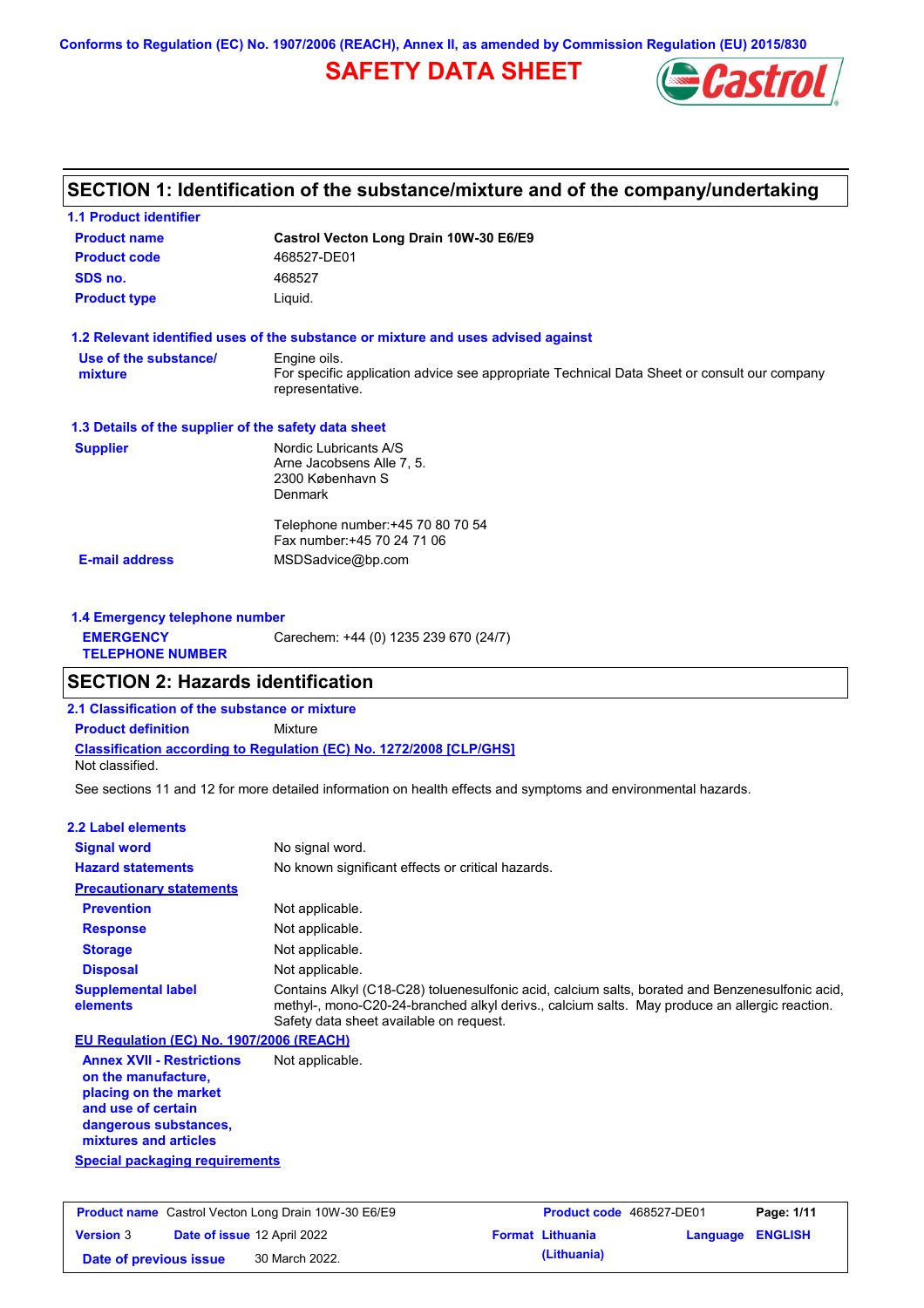# **SECTION 2: Hazards identification**

| <b>Containers to be fitted</b><br>with child-resistant<br>fastenings                                                     | Not applicable.                                                                                                                                                                                                          |
|--------------------------------------------------------------------------------------------------------------------------|--------------------------------------------------------------------------------------------------------------------------------------------------------------------------------------------------------------------------|
| <b>Tactile warning of danger</b>                                                                                         | Not applicable.                                                                                                                                                                                                          |
| 2.3 Other hazards                                                                                                        |                                                                                                                                                                                                                          |
| <b>Results of PBT and vPvB</b><br>assessment                                                                             | Product does not meet the criteria for PBT or vPvB according to Regulation (EC) No. 1907/2006,<br>Annex XIII.                                                                                                            |
| <b>Product meets the criteria</b><br>for PBT or vPvB according<br>to Regulation (EC) No.<br><b>1907/2006, Annex XIII</b> | This mixture does not contain any substances that are assessed to be a PBT or a vPvB.                                                                                                                                    |
| Other hazards which do<br>not result in classification                                                                   | Defatting to the skin.<br>USED ENGINE OILS<br>Used engine oil may contain hazardous components which have the potential to cause skin<br>cancer.<br>See Toxicological Information, section 11 of this Safety Data Sheet. |

### **SECTION 3: Composition/information on ingredients**

### **3.2 Mixtures**

Mixture **Product definition**

| Highly refined base oil (IP 346 DMSO extract < 3%). Proprietary performance additives.          |                                                                                         |           |                                               |             |
|-------------------------------------------------------------------------------------------------|-----------------------------------------------------------------------------------------|-----------|-----------------------------------------------|-------------|
| <b>Product/ingredient</b><br>name                                                               | <b>Identifiers</b>                                                                      | %         | <b>Regulation (EC) No.</b><br>1272/2008 [CLP] | <b>Type</b> |
| Distillates (petroleum), hydrotreated<br>heavy paraffinic                                       | REACH #: 01-2119484627-25<br>EC: 265-157-1<br>CAS: 64742-54-7<br>Index: 649-467-00-8    | 275 - ≤90 | Not classified.                               | $[2]$       |
| Lubricating oils (petroleum), C20-50,<br>hydrotreated neutral oil-based                         | REACH #: 01-2119474889-13<br>EC: 276-738-4<br>CAS: 72623-87-1<br>Index: 649-483-00-5    | ≤10       | Not classified.                               | $[2]$       |
| Distillates (petroleum), solvent-<br>dewaxed heavy paraffinic                                   | REACH #: 01-2119471299-27<br>EC: 265-169-7<br>CAS: 64742-65-0<br>Index: 649-474-00-6    | ≤5        | Not classified.                               | $[2]$       |
| Distillates (petroleum), hydrotreated<br>light paraffinic                                       | REACH #: 01-2119487077-29<br>EC: 265-158-7<br>CAS: 64742-55-8<br>Index: 649-468-00-3    | -≤3       | Not classified.                               | $[2]$       |
| reaction mass of isomers of:<br>C7-9-alkyl 3-(3,5-di-tert-butyl-<br>4-hydroxyphenyl) propionate | REACH #: 01-0000015551-76<br>$EC: 406-040-9$<br>CAS: 125643-61-0<br>Index: 607-530-00-7 | ึ ≤3      | Aquatic Chronic 4, H413                       | $[1]$       |
| Alkyl (C18-C28) toluenesulfonic acid,<br>calcium salts, borated                                 | $EC: -$<br>$CAS. -$                                                                     | ≤ $0.3$   | Skin Sens. 1B, H317<br>Repr. 2, H361d         | $[1]$       |
| Benzenesulfonic acid, methyl-, mono-<br>C20-24-branched alkyl derivs.,                          | CAS: 722503-68-6                                                                        | ≤0.3      | Skin Sens. 1B, H317                           | $[1]$       |

calcium salts

**See Section 16 for the full text of the H statements declared above.**

### Type

[1] Substance classified with a health or environmental hazard

[2] Substance with a workplace exposure limit

[3] Substance meets the criteria for PBT according to Regulation (EC) No. 1907/2006, Annex XIII

[4] Substance meets the criteria for vPvB according to Regulation (EC) No. 1907/2006, Annex XIII

[5] Substance of equivalent concern

[6] Additional disclosure due to company policy

Occupational exposure limits, if available, are listed in Section 8.

|                        | <b>Product name</b> Castrol Vecton Long Drain 10W-30 E6/E9 | Product code 468527-DE01 |                  | Page: 2/11 |
|------------------------|------------------------------------------------------------|--------------------------|------------------|------------|
| <b>Version 3</b>       | <b>Date of issue 12 April 2022</b>                         | <b>Format Lithuania</b>  | Language ENGLISH |            |
| Date of previous issue | 30 March 2022.                                             | (Lithuania)              |                  |            |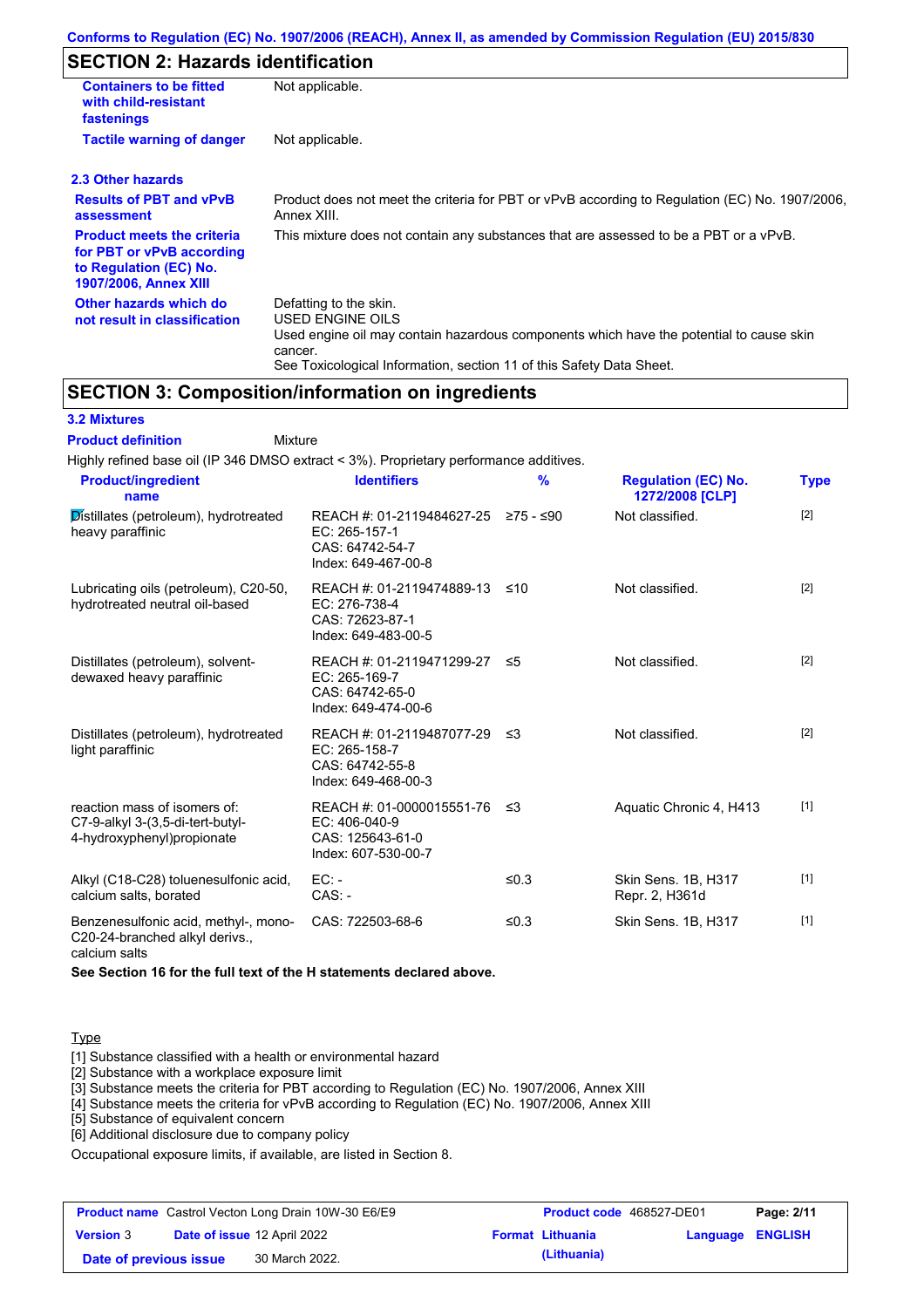# **SECTION 4: First aid measures**

| 4.1 Description of first aid measures |                                                                                                                                                                                                                                                     |
|---------------------------------------|-----------------------------------------------------------------------------------------------------------------------------------------------------------------------------------------------------------------------------------------------------|
| Eye contact                           | In case of contact, immediately flush eyes with plenty of water for at least 15 minutes. Eyelids<br>should be held away from the eyeball to ensure thorough rinsing. Check for and remove any<br>contact lenses. Get medical attention.             |
| <b>Skin contact</b>                   | Wash skin thoroughly with soap and water or use recognised skin cleanser. Remove<br>contaminated clothing and shoes. Wash clothing before reuse. Clean shoes thoroughly before<br>reuse. Get medical attention if irritation develops.              |
| <b>Inhalation</b>                     | If inhaled, remove to fresh air. In case of inhalation of decomposition products in a fire,<br>symptoms may be delayed. The exposed person may need to be kept under medical<br>surveillance for 48 hours. Get medical attention if symptoms occur. |
| <b>Ingestion</b>                      | Do not induce vomiting unless directed to do so by medical personnel. Get medical attention if<br>symptoms occur.                                                                                                                                   |
| <b>Protection of first-aiders</b>     | No action shall be taken involving any personal risk or without suitable training.                                                                                                                                                                  |

### **4.2 Most important symptoms and effects, both acute and delayed**

See Section 11 for more detailed information on health effects and symptoms.

| <b>Potential acute health effects</b> |                                                                                                                     |
|---------------------------------------|---------------------------------------------------------------------------------------------------------------------|
| <b>Inhalation</b>                     | Exposure to decomposition products may cause a health hazard. Serious effects may be<br>delayed following exposure. |
| <b>Ingestion</b>                      | No known significant effects or critical hazards.                                                                   |
| <b>Skin contact</b>                   | Defatting to the skin. May cause skin dryness and irritation.                                                       |
| <b>Eye contact</b>                    | No known significant effects or critical hazards.                                                                   |
|                                       | Delayed and immediate effects as well as chronic effects from short and long-term exposure                          |
| <b>Inhalation</b>                     | Overexposure to the inhalation of airborne droplets or aerosols may cause irritation of the<br>respiratory tract.   |
| <b>Ingestion</b>                      | Ingestion of large quantities may cause nausea and diarrhoea.                                                       |
| <b>Skin contact</b>                   | Prolonged or repeated contact can defat the skin and lead to irritation and/or dermatitis.                          |
| Eye contact                           | Potential risk of transient stinging or redness if accidental eye contact occurs.                                   |
|                                       |                                                                                                                     |

#### **4.3 Indication of any immediate medical attention and special treatment needed**

**Notes to physician** Treatment should in general be symptomatic and directed to relieving any effects. In case of inhalation of decomposition products in a fire, symptoms may be delayed. The exposed person may need to be kept under medical surveillance for 48 hours.

# **SECTION 5: Firefighting measures**

| 5.1 Extinguishing media                                                                                                                                                                                                                           |                                                                                                                                                                                                                                                                                                                                                                   |  |  |  |  |
|---------------------------------------------------------------------------------------------------------------------------------------------------------------------------------------------------------------------------------------------------|-------------------------------------------------------------------------------------------------------------------------------------------------------------------------------------------------------------------------------------------------------------------------------------------------------------------------------------------------------------------|--|--|--|--|
| <b>Suitable extinguishing</b><br>media                                                                                                                                                                                                            | In case of fire, use foam, dry chemical or carbon dioxide extinguisher or spray.                                                                                                                                                                                                                                                                                  |  |  |  |  |
| <b>Unsuitable extinguishing</b><br>media                                                                                                                                                                                                          | Do not use water jet. The use of a water jet may cause the fire to spread by splashing the<br>burning product.                                                                                                                                                                                                                                                    |  |  |  |  |
| 5.2 Special hazards arising from the substance or mixture                                                                                                                                                                                         |                                                                                                                                                                                                                                                                                                                                                                   |  |  |  |  |
| <b>Hazards from the</b><br>substance or mixture                                                                                                                                                                                                   | In a fire or if heated, a pressure increase will occur and the container may burst.                                                                                                                                                                                                                                                                               |  |  |  |  |
| <b>Hazardous combustion</b><br>products                                                                                                                                                                                                           | Combustion products may include the following:<br>carbon oxides $(CO, CO2)$ (carbon monoxide, carbon dioxide)<br>nitrogen oxides ( $NO$ , $NO2$ etc.)                                                                                                                                                                                                             |  |  |  |  |
| 5.3 Advice for firefighters                                                                                                                                                                                                                       |                                                                                                                                                                                                                                                                                                                                                                   |  |  |  |  |
| No action shall be taken involving any personal risk or without suitable training. Promptly<br><b>Special precautions for</b><br>isolate the scene by removing all persons from the vicinity of the incident if there is a fire.<br>fire-fighters |                                                                                                                                                                                                                                                                                                                                                                   |  |  |  |  |
| <b>Special protective</b><br>equipment for fire-fighters                                                                                                                                                                                          | Fire-fighters should wear appropriate protective equipment and self-contained breathing<br>apparatus (SCBA) with a full face-piece operated in positive pressure mode. Clothing for fire-<br>fighters (including helmets, protective boots and gloves) conforming to European standard EN<br>469 will provide a basic level of protection for chemical incidents. |  |  |  |  |

| <b>Product name</b> Castrol Vecton Long Drain 10W-30 E6/E9 |  |                                    | <b>Product code</b> 468527-DE01 |                         | Page: 3/11              |  |
|------------------------------------------------------------|--|------------------------------------|---------------------------------|-------------------------|-------------------------|--|
| <b>Version 3</b>                                           |  | <b>Date of issue 12 April 2022</b> |                                 | <b>Format Lithuania</b> | <b>Language ENGLISH</b> |  |
| Date of previous issue                                     |  | 30 March 2022.                     |                                 | (Lithuania)             |                         |  |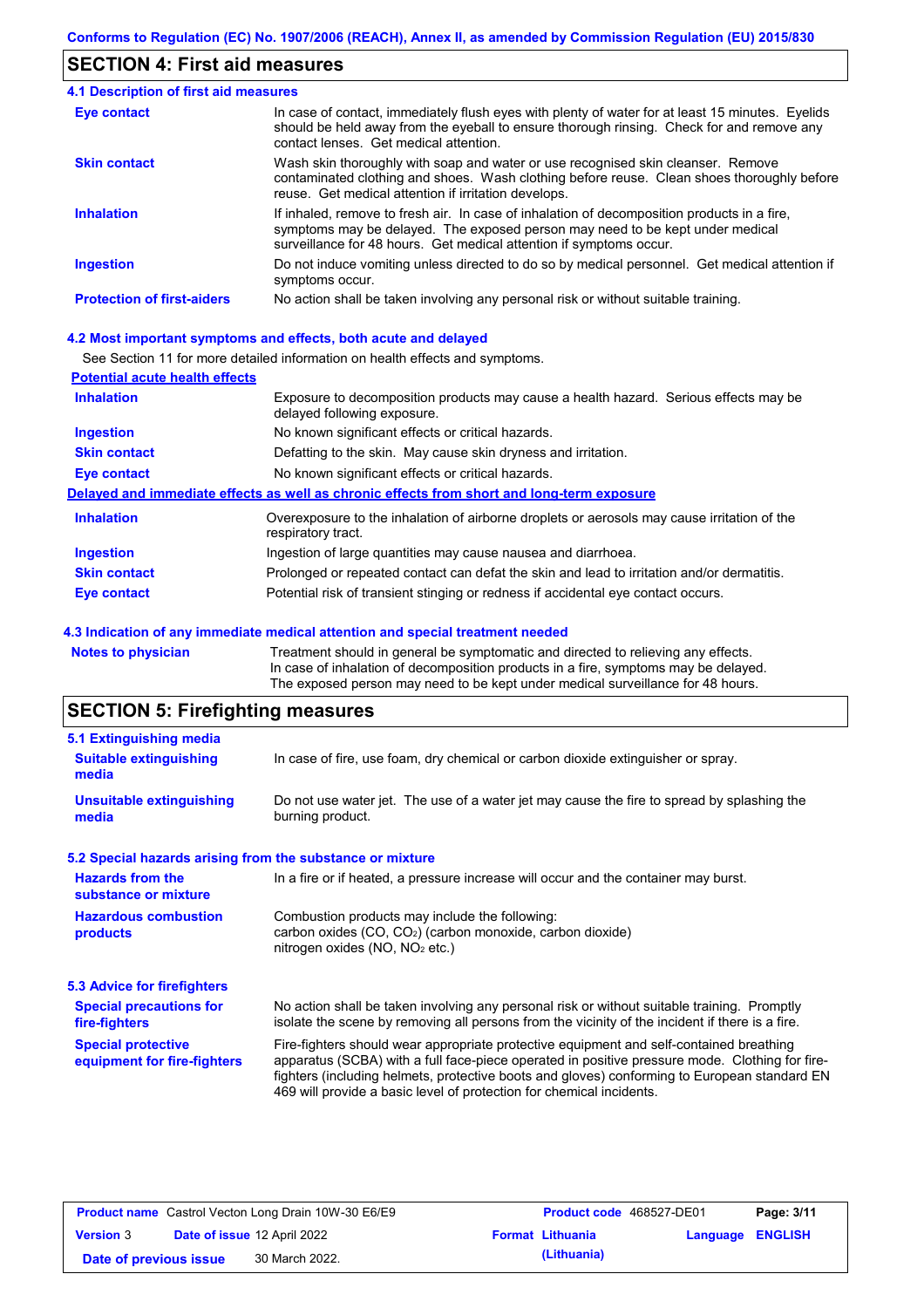# **SECTION 6: Accidental release measures**

|                                                          | 6.1 Personal precautions, protective equipment and emergency procedures                                                                                                                                                                                                                                                                                                                        |
|----------------------------------------------------------|------------------------------------------------------------------------------------------------------------------------------------------------------------------------------------------------------------------------------------------------------------------------------------------------------------------------------------------------------------------------------------------------|
| For non-emergency<br>personnel                           | No action shall be taken involving any personal risk or without suitable training. Evacuate<br>surrounding areas. Keep unnecessary and unprotected personnel from entering. Do not touch<br>or walk through spilt material. Floors may be slippery; use care to avoid falling. Put on<br>appropriate personal protective equipment.                                                            |
| For emergency responders                                 | If specialised clothing is required to deal with the spillage, take note of any information in<br>Section 8 on suitable and unsuitable materials. See also the information in "For non-<br>emergency personnel".                                                                                                                                                                               |
| <b>6.2 Environmental</b><br>precautions                  | Avoid dispersal of spilt material and runoff and contact with soil, waterways, drains and sewers.<br>Inform the relevant authorities if the product has caused environmental pollution (sewers,<br>waterways, soil or air).                                                                                                                                                                    |
| 6.3 Methods and material for containment and cleaning up |                                                                                                                                                                                                                                                                                                                                                                                                |
| <b>Small spill</b>                                       | Stop leak if without risk. Move containers from spill area. Absorb with an inert material and<br>place in an appropriate waste disposal container. Dispose of via a licensed waste disposal<br>contractor.                                                                                                                                                                                     |
| Large spill                                              | Stop leak if without risk. Move containers from spill area. Prevent entry into sewers, water<br>courses, basements or confined areas. Contain and collect spillage with non-combustible,<br>absorbent material e.g. sand, earth, vermiculite or diatomaceous earth and place in container<br>for disposal according to local regulations. Dispose of via a licensed waste disposal contractor. |
| 6.4 Reference to other<br><b>sections</b>                | See Section 1 for emergency contact information.<br>See Section 5 for firefighting measures.<br>See Section 8 for information on appropriate personal protective equipment.<br>See Section 12 for environmental precautions.<br>See Section 13 for additional waste treatment information.                                                                                                     |

# **SECTION 7: Handling and storage**

| 7.1 Precautions for safe handling                                                    |                                                                                                                                                                                                                                                                                                                                                                                                                                                                                          |
|--------------------------------------------------------------------------------------|------------------------------------------------------------------------------------------------------------------------------------------------------------------------------------------------------------------------------------------------------------------------------------------------------------------------------------------------------------------------------------------------------------------------------------------------------------------------------------------|
| <b>Protective measures</b>                                                           | Put on appropriate personal protective equipment.                                                                                                                                                                                                                                                                                                                                                                                                                                        |
| <b>Advice on general</b><br>occupational hygiene                                     | Eating, drinking and smoking should be prohibited in areas where this material is handled,<br>stored and processed. Wash thoroughly after handling. Remove contaminated clothing and<br>protective equipment before entering eating areas. See also Section 8 for additional<br>information on hygiene measures.                                                                                                                                                                         |
| <b>7.2 Conditions for safe</b><br>storage, including any<br><b>incompatibilities</b> | Store in accordance with local regulations. Store in a dry, cool and well-ventilated area, away<br>from incompatible materials (see Section 10). Keep away from heat and direct sunlight. Keep<br>container tightly closed and sealed until ready for use. Containers that have been opened must<br>be carefully resealed and kept upright to prevent leakage. Store and use only in equipment/<br>containers designed for use with this product. Do not store in unlabelled containers. |
| <b>Not suitable</b>                                                                  | Prolonged exposure to elevated temperature                                                                                                                                                                                                                                                                                                                                                                                                                                               |
| 7.3 Specific end use(s)                                                              |                                                                                                                                                                                                                                                                                                                                                                                                                                                                                          |
| <b>Recommendations</b>                                                               | See section 1.2 and Exposure scenarios in annex, if applicable.                                                                                                                                                                                                                                                                                                                                                                                                                          |
|                                                                                      | <b>SECTION 8: Exposure controls/personal protection</b>                                                                                                                                                                                                                                                                                                                                                                                                                                  |
| <b>8.1 Control parameters</b>                                                        |                                                                                                                                                                                                                                                                                                                                                                                                                                                                                          |
| <b>Occupational exposure limits</b>                                                  |                                                                                                                                                                                                                                                                                                                                                                                                                                                                                          |
|                                                                                      |                                                                                                                                                                                                                                                                                                                                                                                                                                                                                          |

| <b>Product/ingredient name</b>                                          | <b>Exposure limit values</b>                                                                                                                                                                       |  |  |  |  |
|-------------------------------------------------------------------------|----------------------------------------------------------------------------------------------------------------------------------------------------------------------------------------------------|--|--|--|--|
| Distillates (petroleum), hydrotreated heavy paraffinic                  | Lithuanian Hygiene Standard HN 23 (Lithuania).<br>TWA: 1 mg/m <sup>3</sup> 8 hours. Issued/Revised: 12/2001 Form: Mist<br>STEL: 3 mg/m <sup>3</sup> 15 minutes. Issued/Revised: 12/2001 Form: Mist |  |  |  |  |
| Lubricating oils (petroleum), C20-50, hydrotreated<br>neutral oil-based | Lithuanian Hygiene Standard HN 23 (Lithuania).                                                                                                                                                     |  |  |  |  |
|                                                                         | TWA: 1 mg/m <sup>3</sup> 8 hours. Issued/Revised: 12/2001 Form: Mist<br>STEL: 3 mg/m <sup>3</sup> 15 minutes. Issued/Revised: 12/2001 Form: Mist                                                   |  |  |  |  |
| Distillates (petroleum), solvent-dewaxed heavy<br>paraffinic            | Lithuanian Hygiene Standard HN 23 (Lithuania).                                                                                                                                                     |  |  |  |  |
|                                                                         | TWA: 1 mg/m <sup>3</sup> 8 hours. Issued/Revised: 12/2001 Form: Mist<br>STEL: 3 mg/m <sup>3</sup> 15 minutes. Issued/Revised: 12/2001 Form: Mist                                                   |  |  |  |  |
| Distillates (petroleum), hydrotreated light paraffinic                  | Lithuanian Hygiene Standard HN 23 (Lithuania).                                                                                                                                                     |  |  |  |  |
| <b>Product name</b> Castrol Vecton Long Drain 10W-30 E6/E9              | Product code 468527-DE01<br>Page: 4/11                                                                                                                                                             |  |  |  |  |
| <b>Version 3</b><br>Date of issue 12 April 2022                         | <b>ENGLISH</b><br><b>Format Lithuania</b><br>Language                                                                                                                                              |  |  |  |  |
| 30 March 2022.<br>Date of previous issue                                | (Lithuania)                                                                                                                                                                                        |  |  |  |  |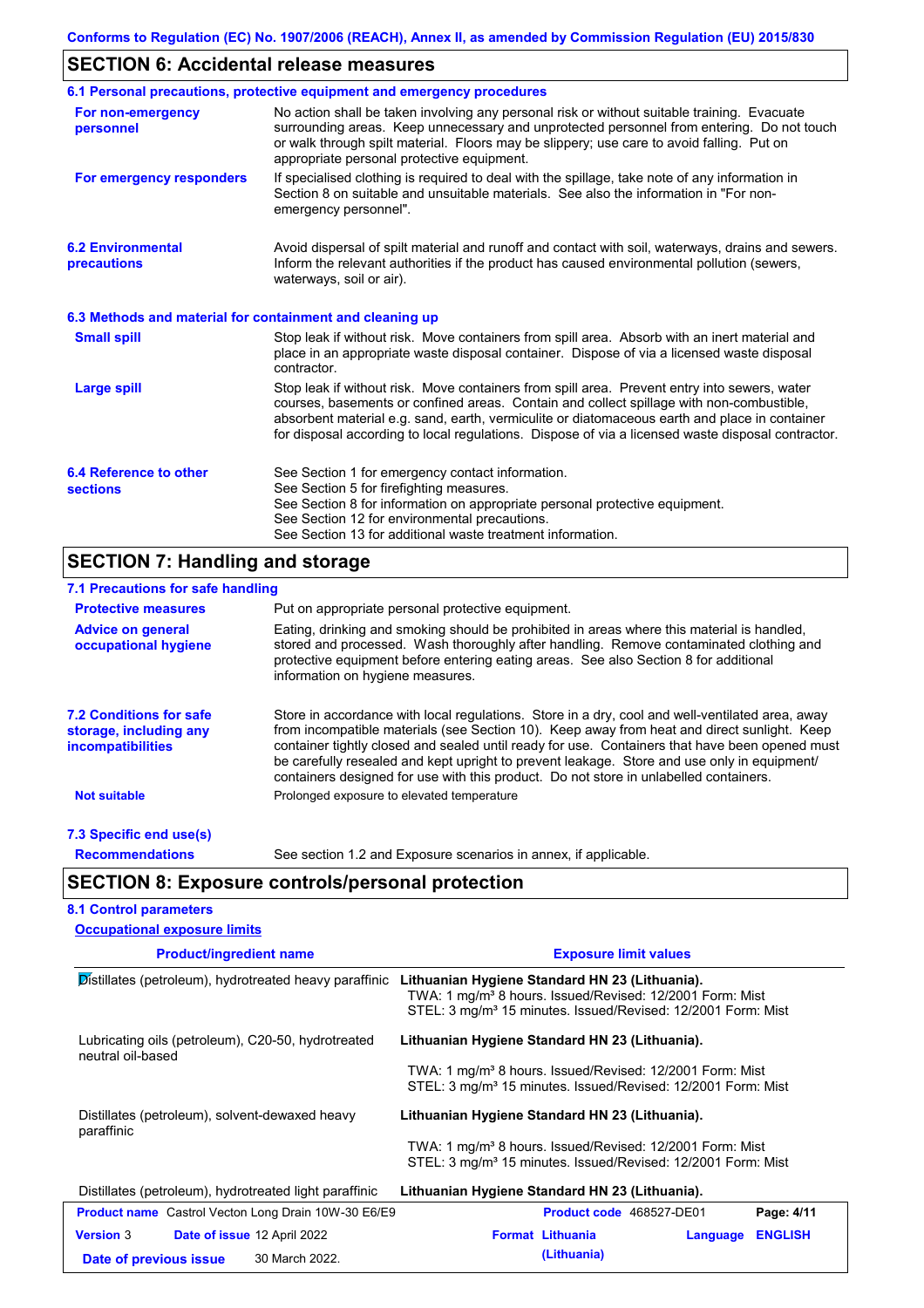# **SECTION 8: Exposure controls/personal protection**

 TWA: 1 mg/m³ 8 hours. Issued/Revised: 12/2001 Form: Mist STEL: 3 mg/m<sup>3</sup> 15 minutes. Issued/Revised: 12/2001 Form: Mist

Whilst specific OELs for certain components may be shown in this section, other components may be present in any mist, vapour or dust produced. Therefore, the specific OELs may not be applicable to the product as a whole and are provided for guidance only.

| <b>Recommended monitoring</b><br>procedures                 | the determination of hazardous substances will also be required. | If this product contains ingredients with exposure limits, personal, workplace atmosphere or<br>biological monitoring may be required to determine the effectiveness of the ventilation or other<br>control measures and/or the necessity to use respiratory protective equipment. Reference<br>should be made to monitoring standards, such as the following: European Standard EN 689<br>(Workplace atmospheres - Guidance for the assessment of exposure by inhalation to chemical<br>agents for comparison with limit values and measurement strategy) European Standard EN<br>14042 (Workplace atmospheres - Guide for the application and use of procedures for the<br>assessment of exposure to chemical and biological agents) European Standard EN 482<br>(Workplace atmospheres - General requirements for the performance of procedures for the<br>measurement of chemical agents) Reference to national guidance documents for methods for |            |
|-------------------------------------------------------------|------------------------------------------------------------------|--------------------------------------------------------------------------------------------------------------------------------------------------------------------------------------------------------------------------------------------------------------------------------------------------------------------------------------------------------------------------------------------------------------------------------------------------------------------------------------------------------------------------------------------------------------------------------------------------------------------------------------------------------------------------------------------------------------------------------------------------------------------------------------------------------------------------------------------------------------------------------------------------------------------------------------------------------|------------|
| <b>Derived No Effect Level</b><br>No DNELs/DMELs available. |                                                                  |                                                                                                                                                                                                                                                                                                                                                                                                                                                                                                                                                                                                                                                                                                                                                                                                                                                                                                                                                        |            |
| <b>Predicted No Effect Concentration</b>                    |                                                                  |                                                                                                                                                                                                                                                                                                                                                                                                                                                                                                                                                                                                                                                                                                                                                                                                                                                                                                                                                        |            |
| No PNECs available                                          |                                                                  |                                                                                                                                                                                                                                                                                                                                                                                                                                                                                                                                                                                                                                                                                                                                                                                                                                                                                                                                                        |            |
| <b>8.2 Exposure controls</b>                                |                                                                  |                                                                                                                                                                                                                                                                                                                                                                                                                                                                                                                                                                                                                                                                                                                                                                                                                                                                                                                                                        |            |
| <b>Appropriate engineering</b><br><b>controls</b>           | kept in good condition and properly maintained.                  | Provide exhaust ventilation or other engineering controls to keep the relevant airborne<br>concentrations below their respective occupational exposure limits.<br>All activities involving chemicals should be assessed for their risks to health, to ensure<br>exposures are adequately controlled. Personal protective equipment should only be considered<br>after other forms of control measures (e.g. engineering controls) have been suitably evaluated.<br>Personal protective equipment should conform to appropriate standards, be suitable for use, be<br>Your supplier of personal protective equipment should be consulted for advice on selection and<br>appropriate standards. For further information contact your national organisation for standards.<br>The final choice of protective equipment will depend upon a risk assessment. It is important to<br>ensure that all items of personal protective equipment are compatible.   |            |
| <b>Individual protection measures</b>                       |                                                                  |                                                                                                                                                                                                                                                                                                                                                                                                                                                                                                                                                                                                                                                                                                                                                                                                                                                                                                                                                        |            |
| <b>Hygiene measures</b>                                     |                                                                  | Wash hands, forearms and face thoroughly after handling chemical products, before eating,<br>smoking and using the lavatory and at the end of the working period. Ensure that eyewash<br>stations and safety showers are close to the workstation location.                                                                                                                                                                                                                                                                                                                                                                                                                                                                                                                                                                                                                                                                                            |            |
| <b>Respiratory protection</b>                               | of the working conditions.                                       | In case of insufficient ventilation, wear suitable respiratory equipment.<br>The correct choice of respiratory protection depends upon the chemicals being handled, the<br>conditions of work and use, and the condition of the respiratory equipment. Safety procedures<br>should be developed for each intended application. Respiratory protection equipment should<br>therefore be chosen in consultation with the supplier/manufacturer and with a full assessment                                                                                                                                                                                                                                                                                                                                                                                                                                                                                |            |
| <b>Eye/face protection</b>                                  | Safety glasses with side shields.                                |                                                                                                                                                                                                                                                                                                                                                                                                                                                                                                                                                                                                                                                                                                                                                                                                                                                                                                                                                        |            |
| <b>Skin protection</b>                                      |                                                                  |                                                                                                                                                                                                                                                                                                                                                                                                                                                                                                                                                                                                                                                                                                                                                                                                                                                                                                                                                        |            |
| <b>Hand protection</b>                                      | <b>General Information:</b>                                      |                                                                                                                                                                                                                                                                                                                                                                                                                                                                                                                                                                                                                                                                                                                                                                                                                                                                                                                                                        |            |
|                                                             |                                                                  | Because specific work environments and material handling practices vary, safety procedures<br>should be developed for each intended application. The correct choice of protective gloves<br>depends upon the chemicals being handled, and the conditions of work and use. Most gloves<br>provide protection for only a limited time before they must be discarded and replaced (even the<br>best chemically resistant gloves will break down after repeated chemical exposures).                                                                                                                                                                                                                                                                                                                                                                                                                                                                       |            |
|                                                             | a full assessment of the working conditions.                     | Gloves should be chosen in consultation with the supplier / manufacturer and taking account of                                                                                                                                                                                                                                                                                                                                                                                                                                                                                                                                                                                                                                                                                                                                                                                                                                                         |            |
|                                                             | Recommended: Nitrile gloves.<br><b>Breakthrough time:</b>        |                                                                                                                                                                                                                                                                                                                                                                                                                                                                                                                                                                                                                                                                                                                                                                                                                                                                                                                                                        |            |
|                                                             | Our recommendations on the selection of gloves are as follows:   | Breakthrough time data are generated by glove manufacturers under laboratory test conditions<br>and represent how long a glove can be expected to provide effective permeation resistance. It<br>is important when following breakthrough time recommendations that actual workplace<br>conditions are taken into account. Always consult with your glove supplier for up-to-date<br>technical information on breakthrough times for the recommended glove type.                                                                                                                                                                                                                                                                                                                                                                                                                                                                                       |            |
|                                                             | Continuous contact:                                              |                                                                                                                                                                                                                                                                                                                                                                                                                                                                                                                                                                                                                                                                                                                                                                                                                                                                                                                                                        |            |
| Product name Castrol Vecton Long Drain 10W-30 E6/E9         |                                                                  | Product code 468527-DE01                                                                                                                                                                                                                                                                                                                                                                                                                                                                                                                                                                                                                                                                                                                                                                                                                                                                                                                               | Page: 5/11 |

| <b>Version 3</b>       | <b>Date of issue 12 April 2022</b> | <b>Format Lithuania</b> | Language ENGLISH |  |
|------------------------|------------------------------------|-------------------------|------------------|--|
| Date of previous issue | 30 March 2022.                     | (Lithuania)             |                  |  |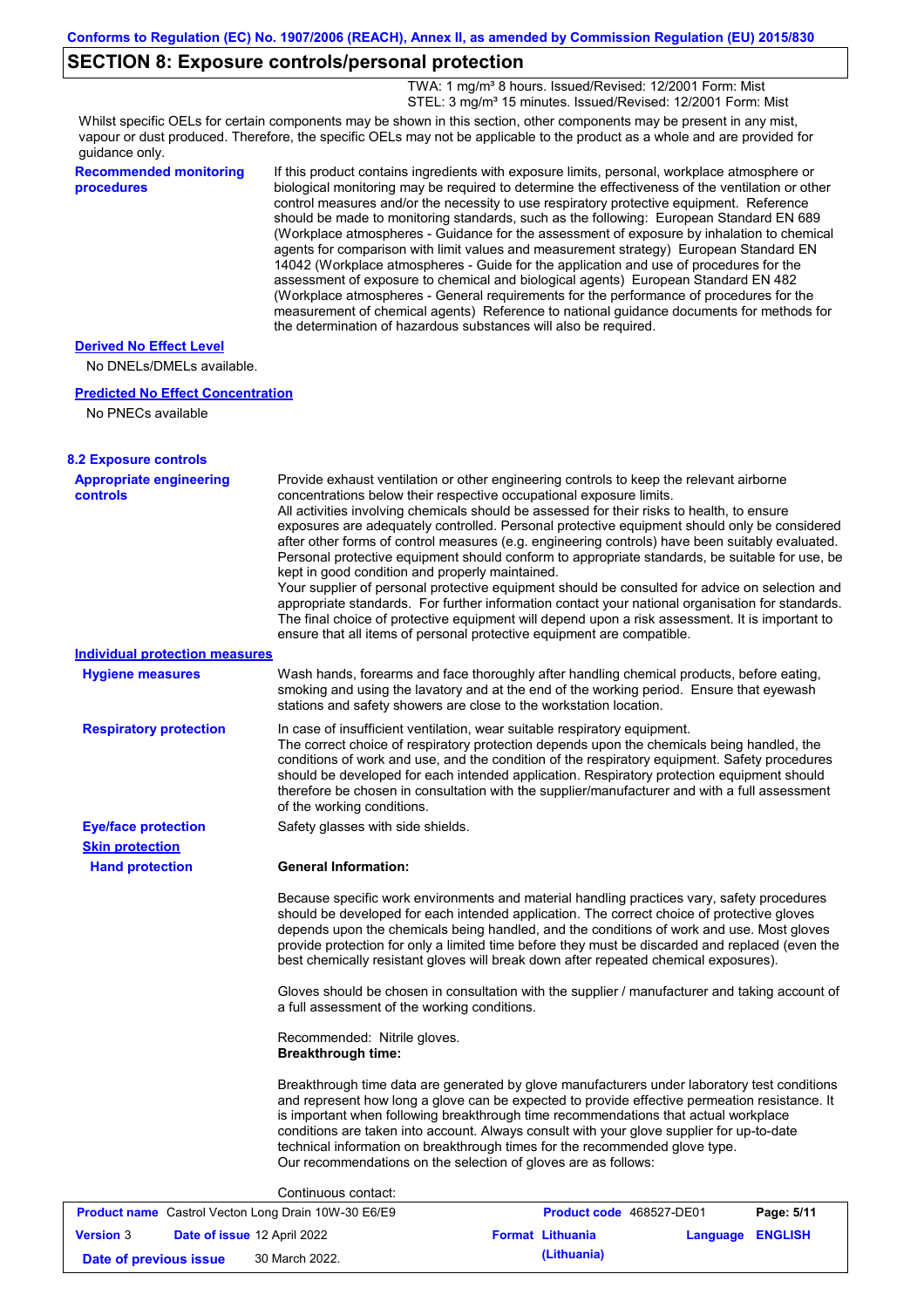### **SECTION 8: Exposure controls/personal protection**

Gloves with a minimum breakthrough time of 240 minutes, or >480 minutes if suitable gloves can be obtained.

If suitable gloves are not available to offer that level of protection, gloves with shorter breakthrough times may be acceptable as long as appropriate glove maintenance and replacement regimes are determined and adhered to.

Short-term / splash protection:

Recommended breakthrough times as above. It is recognised that for short-term, transient exposures, gloves with shorter breakthrough times may commonly be used. Therefore, appropriate maintenance and replacement regimes must be determined and rigorously followed. **Glove Thickness:** For general applications, we recommend gloves with a thickness typically greater than 0.35 mm. It should be emphasised that glove thickness is not necessarily a good predictor of glove resistance to a specific chemical, as the permeation efficiency of the glove will be dependent on the exact composition of the glove material. Therefore, glove selection should also be based on consideration of the task requirements and knowledge of breakthrough times. Glove thickness may also vary depending on the glove manufacturer, the glove type and the glove model. Therefore, the manufacturers' technical data should always be taken into account to ensure selection of the most appropriate glove for the task. Note: Depending on the activity being conducted, gloves of varying thickness may be required for specific tasks. For example: • Thinner gloves (down to 0.1 mm or less) may be required where a high degree of manual dexterity is needed. However, these gloves are only likely to give short duration protection and would normally be just for single use applications, then disposed of. • Thicker gloves (up to 3 mm or more) may be required where there is a mechanical (as well as a chemical) risk i.e. where there is abrasion or puncture potential. Use of protective clothing is good industrial practice. Personal protective equipment for the body should be selected based on the task being performed and the risks involved and should be approved by a specialist before handling this product. Cotton or polyester/cotton overalls will only provide protection against light superficial contamination that will not soak through to the skin. Overalls should be laundered on a regular basis. When the risk of skin exposure is high (e.g. when cleaning up spillages or if there is a risk of splashing) then chemical resistant aprons and/or impervious chemical suits and boots will be required. **Environmental exposure controls** Emissions from ventilation or work process equipment should be checked to ensure they comply with the requirements of environmental protection legislation. In some cases, fume scrubbers, filters or engineering modifications to the process equipment will be necessary to reduce emissions to acceptable levels. **Skin and body Refer to standards:** Respiratory protection: EN 529 Gloves: EN 420, EN 374 Eye protection: EN 166 Filtering half-mask: EN 149 Filtering half-mask with valve: EN 405 Half-mask: EN 140 plus filter Full-face mask: EN 136 plus filter Particulate filters: EN 143 Gas/combined filters: EN 14387

# **SECTION 9: Physical and chemical properties**

The conditions of measurement of all properties are at standard temperature and pressure unless otherwise indicated.

### **9.1 Information on basic physical and chemical properties**

| <b>Appearance</b>                                          |                             |                         |            |                |
|------------------------------------------------------------|-----------------------------|-------------------------|------------|----------------|
| <b>Physical state</b>                                      | Liguid.                     |                         |            |                |
| <b>Colour</b>                                              | Amber.                      |                         |            |                |
| <b>Odour</b>                                               | Not available.              |                         |            |                |
|                                                            |                             |                         |            |                |
| <b>Product name</b> Castrol Vecton Long Drain 10W-30 E6/E9 | Product code 468527-DE01    |                         | Page: 6/11 |                |
| <b>Version 3</b>                                           | Date of issue 12 April 2022 | <b>Format Lithuania</b> | Language   | <b>ENGLISH</b> |
| Date of previous issue                                     | 30 March 2022.              | (Lithuania)             |            |                |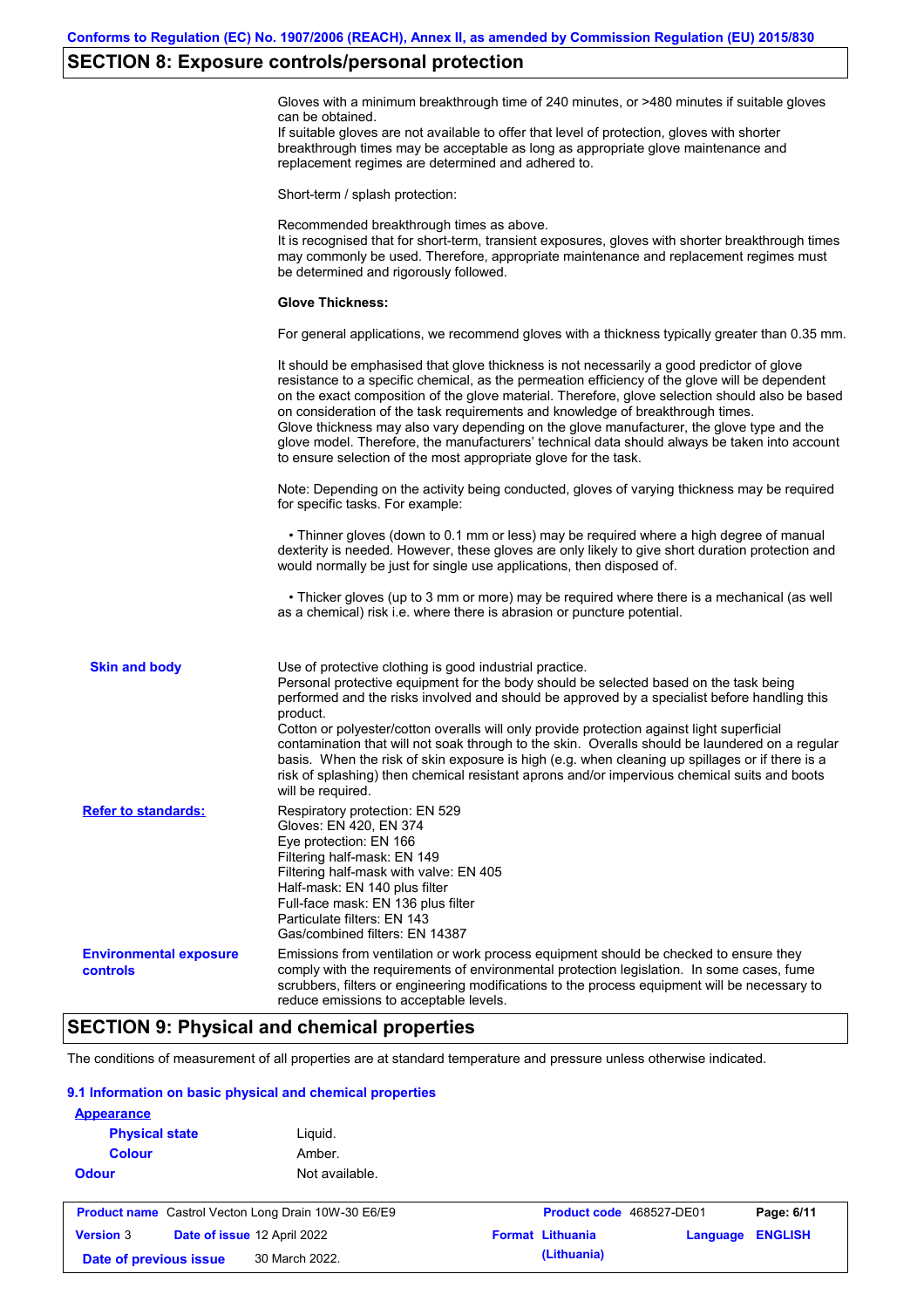# **SECTION 9: Physical and chemical properties**

| <b>Odour threshold</b>                                 | Not available.                        |
|--------------------------------------------------------|---------------------------------------|
| рH                                                     | Not applicable.                       |
| <b>Melting point/freezing point</b>                    | Not available.                        |
| Initial boiling point and boiling<br>range             | Not available.                        |
| <b>Pour point</b>                                      | -42 °C                                |
| <b>Flash point</b>                                     | Open cup: 232°C (449.6°F) [Cleveland] |
| <b>Evaporation rate</b>                                | Not available.                        |
| <b>Flammability (solid, gas)</b>                       | Not available.                        |
| <b>Upper/lower flammability or</b><br>explosive limits | Not available.                        |

### **Vapour pressure**

Not available.

|                                                                |                                                                                                                                                                         |           |         | Vapour Pressure at 20°C |          |               | Vapour pressure at 50°C |
|----------------------------------------------------------------|-------------------------------------------------------------------------------------------------------------------------------------------------------------------------|-----------|---------|-------------------------|----------|---------------|-------------------------|
|                                                                | <b>Ingredient name</b>                                                                                                                                                  | mm Hg kPa |         | <b>Method</b>           | mm<br>Hg | kPa           | <b>Method</b>           |
|                                                                | Distillates (petroleum),<br>hydrotreated heavy<br>paraffinic                                                                                                            | < 0.08    | < 0.011 | <b>ASTM D 5191</b>      |          |               |                         |
|                                                                | Lubricating oils<br>(petroleum), C20-50,<br>hydrotreated neutral oil-<br>based                                                                                          | < 0.08    | < 0.011 | <b>ASTM D 5191</b>      |          |               |                         |
|                                                                | Distillates (petroleum),<br>solvent-dewaxed<br>heavy paraffinic                                                                                                         | < 0.08    | < 0.011 | <b>ASTM D 5191</b>      |          |               |                         |
|                                                                | Distillates (petroleum),<br>hydrotreated light<br>paraffinic                                                                                                            | < 0.08    | < 0.011 | <b>ASTM D 5191</b>      |          |               |                         |
| <b>Vapour density</b>                                          | Not available.                                                                                                                                                          |           |         |                         |          |               |                         |
| <b>Relative density</b>                                        | Not available.                                                                                                                                                          |           |         |                         |          |               |                         |
| <b>Density</b>                                                 | <1000 kg/m <sup>3</sup> (<1 g/cm <sup>3</sup> ) at 15°C                                                                                                                 |           |         |                         |          |               |                         |
| <b>Solubility(ies)</b>                                         | insoluble in water.                                                                                                                                                     |           |         |                         |          |               |                         |
| <b>Partition coefficient: n-octanol/</b><br>water              | Not applicable.                                                                                                                                                         |           |         |                         |          |               |                         |
| <b>Auto-ignition temperature</b>                               | <b>Ingredient name</b>                                                                                                                                                  |           | °C      | $\mathsf{P}$            |          | <b>Method</b> |                         |
|                                                                | reaction mass of isomers of:<br>C7-9-alkyl 3-(3,5-di-tert-butyl-<br>4-hydroxyphenyl) propionate                                                                         |           | 365     | 689                     |          |               |                         |
| <b>Decomposition temperature</b>                               | Not available.                                                                                                                                                          |           |         |                         |          |               |                         |
| <b>Viscosity</b>                                               | Kinematic: 83.4 mm <sup>2</sup> /s (83.4 cSt) at 40 $^{\circ}$ C<br>Kinematic: 11.7 to 12.5 mm <sup>2</sup> /s (11.7 to 12.5 cSt) at 100°C                              |           |         |                         |          |               |                         |
| <b>Explosive properties</b>                                    | Not available.                                                                                                                                                          |           |         |                         |          |               |                         |
| <b>Oxidising properties</b>                                    | Not available.                                                                                                                                                          |           |         |                         |          |               |                         |
| <b>Particle characteristics</b><br><b>Median particle size</b> | Not applicable.                                                                                                                                                         |           |         |                         |          |               |                         |
| 9.2 Other information                                          |                                                                                                                                                                         |           |         |                         |          |               |                         |
| No additional information.                                     |                                                                                                                                                                         |           |         |                         |          |               |                         |
| <b>SECTION 10: Stability and reactivity</b>                    |                                                                                                                                                                         |           |         |                         |          |               |                         |
| <b>10.1 Reactivity</b>                                         | No specific test data available for this product. Refer to Conditions to avoid and Incompatible<br>materials for additional information.                                |           |         |                         |          |               |                         |
| <b>10.2 Chemical stability</b>                                 | The product is stable.                                                                                                                                                  |           |         |                         |          |               |                         |
| <b>10.3 Possibility of</b><br>hazardous reactions              | Under normal conditions of storage and use, hazardous reactions will not occur.<br>Under normal conditions of storage and use, hazardous polymerisation will not occur. |           |         |                         |          |               |                         |
| <b>10.4 Conditions to avoid</b>                                | Avoid all possible sources of ignition (spark or flame).                                                                                                                |           |         |                         |          |               |                         |

| <b>Product name</b> Castrol Vecton Long Drain 10W-30 E6/E9 |  |                                    | <b>Product code</b> 468527-DE01 |                         | Page: 7/11       |  |
|------------------------------------------------------------|--|------------------------------------|---------------------------------|-------------------------|------------------|--|
| <b>Version 3</b>                                           |  | <b>Date of issue 12 April 2022</b> |                                 | <b>Format Lithuania</b> | Language ENGLISH |  |
| Date of previous issue                                     |  | 30 March 2022.                     |                                 | (Lithuania)             |                  |  |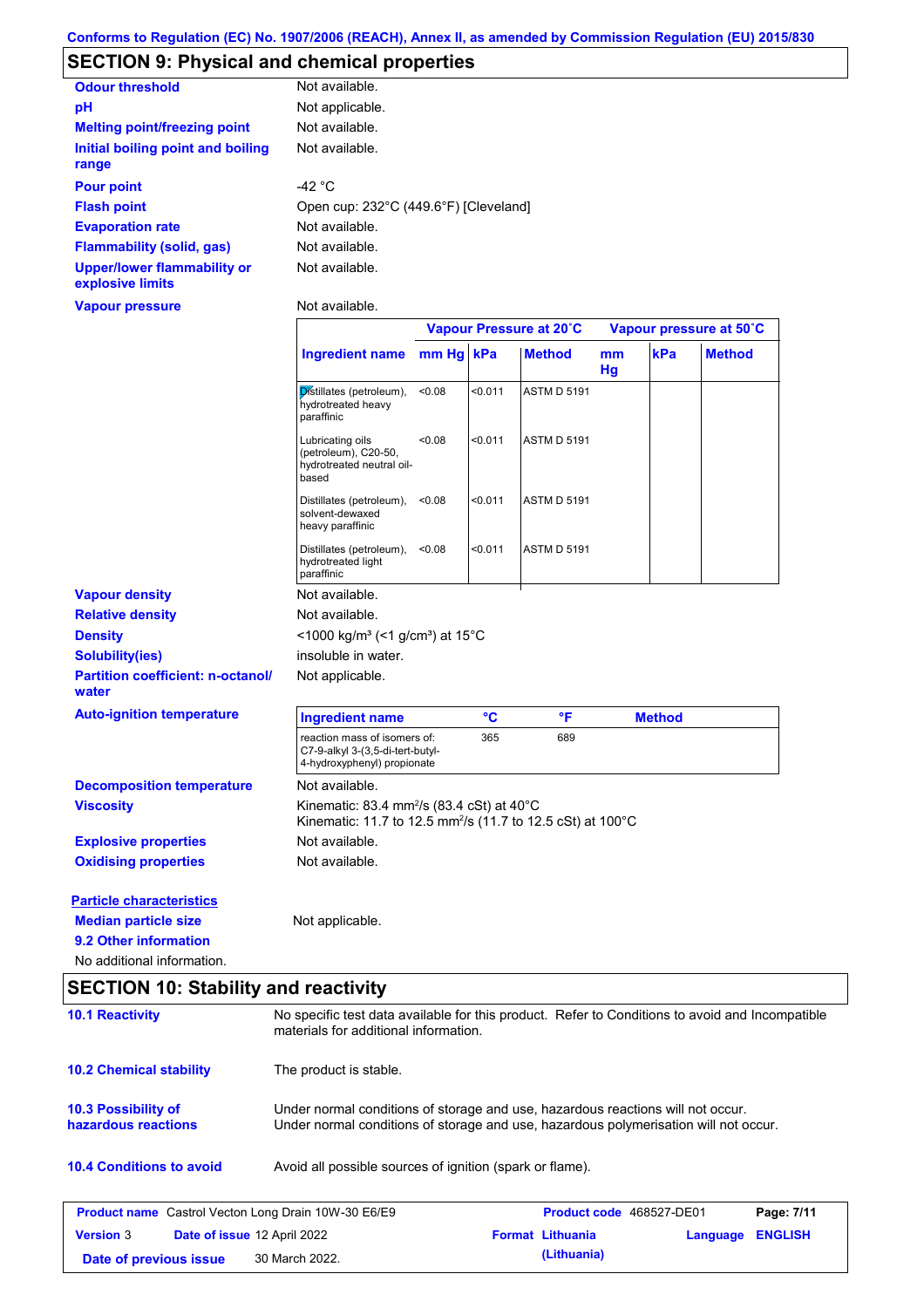|                                                    | Conforms to Regulation (EC) No. 1907/2006 (REACH), Annex II, as amended by Commission Regulation (EU) 2015/830                                                                                                                                                                                                                                                                                                  |  |  |  |  |
|----------------------------------------------------|-----------------------------------------------------------------------------------------------------------------------------------------------------------------------------------------------------------------------------------------------------------------------------------------------------------------------------------------------------------------------------------------------------------------|--|--|--|--|
| <b>SECTION 10: Stability and reactivity</b>        |                                                                                                                                                                                                                                                                                                                                                                                                                 |  |  |  |  |
| 10.5 Incompatible materials                        | Reactive or incompatible with the following materials: oxidising materials.                                                                                                                                                                                                                                                                                                                                     |  |  |  |  |
| <b>10.6 Hazardous</b><br>decomposition products    | Under normal conditions of storage and use, hazardous decomposition products should not be<br>produced.                                                                                                                                                                                                                                                                                                         |  |  |  |  |
| <b>SECTION 11: Toxicological information</b>       |                                                                                                                                                                                                                                                                                                                                                                                                                 |  |  |  |  |
| 11.1 Information on toxicological effects          |                                                                                                                                                                                                                                                                                                                                                                                                                 |  |  |  |  |
| <b>Acute toxicity estimates</b>                    |                                                                                                                                                                                                                                                                                                                                                                                                                 |  |  |  |  |
| Not available.                                     |                                                                                                                                                                                                                                                                                                                                                                                                                 |  |  |  |  |
| <b>Information on likely</b><br>routes of exposure | Routes of entry anticipated: Dermal, Inhalation.                                                                                                                                                                                                                                                                                                                                                                |  |  |  |  |
| <b>Potential acute health effects</b>              |                                                                                                                                                                                                                                                                                                                                                                                                                 |  |  |  |  |
| <b>Inhalation</b>                                  | Exposure to decomposition products may cause a health hazard. Serious effects may be<br>delayed following exposure.                                                                                                                                                                                                                                                                                             |  |  |  |  |
| <b>Ingestion</b>                                   | No known significant effects or critical hazards.                                                                                                                                                                                                                                                                                                                                                               |  |  |  |  |
| <b>Skin contact</b>                                | Defatting to the skin. May cause skin dryness and irritation.                                                                                                                                                                                                                                                                                                                                                   |  |  |  |  |
| <b>Eye contact</b>                                 | No known significant effects or critical hazards.                                                                                                                                                                                                                                                                                                                                                               |  |  |  |  |
|                                                    | <b>Symptoms related to the physical, chemical and toxicological characteristics</b>                                                                                                                                                                                                                                                                                                                             |  |  |  |  |
| <b>Inhalation</b>                                  | No specific data.                                                                                                                                                                                                                                                                                                                                                                                               |  |  |  |  |
| <b>Ingestion</b>                                   | No specific data.                                                                                                                                                                                                                                                                                                                                                                                               |  |  |  |  |
| <b>Skin contact</b>                                | Adverse symptoms may include the following:<br>irritation<br>dryness<br>cracking                                                                                                                                                                                                                                                                                                                                |  |  |  |  |
| <b>Eye contact</b>                                 | No specific data.                                                                                                                                                                                                                                                                                                                                                                                               |  |  |  |  |
|                                                    | Delayed and immediate effects as well as chronic effects from short and long-term exposure                                                                                                                                                                                                                                                                                                                      |  |  |  |  |
| <b>Inhalation</b>                                  | Overexposure to the inhalation of airborne droplets or aerosols may cause irritation of the<br>respiratory tract.                                                                                                                                                                                                                                                                                               |  |  |  |  |
| <b>Ingestion</b>                                   | Ingestion of large quantities may cause nausea and diarrhoea.                                                                                                                                                                                                                                                                                                                                                   |  |  |  |  |
| <b>Skin contact</b>                                | Prolonged or repeated contact can defat the skin and lead to irritation and/or dermatitis.                                                                                                                                                                                                                                                                                                                      |  |  |  |  |
| <b>Eye contact</b>                                 | Potential risk of transient stinging or redness if accidental eye contact occurs.                                                                                                                                                                                                                                                                                                                               |  |  |  |  |
| <b>Potential chronic health effects</b>            |                                                                                                                                                                                                                                                                                                                                                                                                                 |  |  |  |  |
| <b>General</b>                                     | <b>USED ENGINE OILS</b><br>Combustion products resulting from the operation of internal combustion engines contaminate<br>engine oils during use. Used engine oil may contain hazardous components which have the<br>potential to cause skin cancer. Frequent or prolonged contact with all types and makes of used<br>engine oil must therefore be avoided and a high standard of personal hygiene maintained. |  |  |  |  |
| <b>Carcinogenicity</b>                             | No known significant effects or critical hazards.                                                                                                                                                                                                                                                                                                                                                               |  |  |  |  |
| <b>Mutagenicity</b>                                | No known significant effects or critical hazards.                                                                                                                                                                                                                                                                                                                                                               |  |  |  |  |
| <b>Developmental effects</b>                       | No known significant effects or critical hazards.                                                                                                                                                                                                                                                                                                                                                               |  |  |  |  |
| <b>Fertility effects</b>                           | No known significant effects or critical hazards.                                                                                                                                                                                                                                                                                                                                                               |  |  |  |  |

# **SECTION 12: Ecological information**

**12.1 Toxicity Environmental hazards** Not classified as dangerous

# **12.2 Persistence and degradability**

Expected to be biodegradable.

### **12.3 Bioaccumulative potential**

This product is not expected to bioaccumulate through food chains in the environment.

### **12.4 Mobility in soil**

| <b>Soil/water partition</b><br><b>coefficient (Koc)</b> | Not available.                                                       |
|---------------------------------------------------------|----------------------------------------------------------------------|
| <b>Mobility</b>                                         | Spillages may penetrate the soil causing ground water contamination. |

### **12.5 Results of PBT and vPvB assessment**

|                        | <b>Product name</b> Castrol Vecton Long Drain 10W-30 E6/E9 | <b>Product code</b> 468527-DE01 |                  | Page: 8/11 |
|------------------------|------------------------------------------------------------|---------------------------------|------------------|------------|
| <b>Version 3</b>       | <b>Date of issue 12 April 2022</b>                         | <b>Format Lithuania</b>         | Language ENGLISH |            |
| Date of previous issue | 30 March 2022.                                             | (Lithuania)                     |                  |            |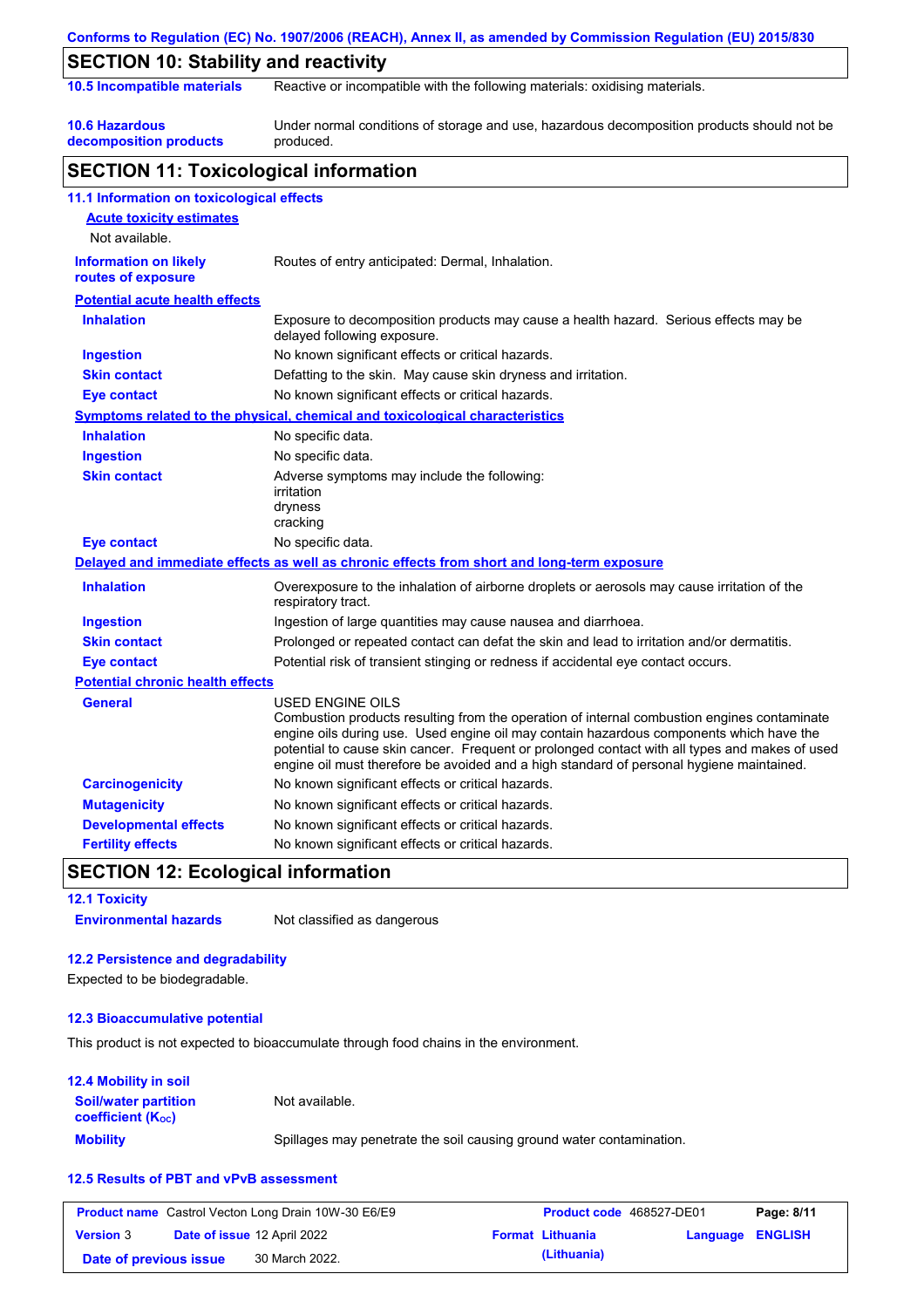### **Conforms to Regulation (EC) No. 1907/2006 (REACH), Annex II, as amended by Commission Regulation (EU) 2015/830**

# **SECTION 12: Ecological information**

Product does not meet the criteria for PBT or vPvB according to Regulation (EC) No. 1907/2006, Annex XIII.

### **12.6 Other adverse effects**

**Other ecological information**

Spills may form a film on water surfaces causing physical damage to organisms. Oxygen transfer could also be impaired.

## **SECTION 13: Disposal considerations**

|   | <b>13.1 Waste treatment methods</b> |
|---|-------------------------------------|
| . |                                     |

### **Product**

**Methods of disposal**

Where possible, arrange for product to be recycled. Dispose of via an authorised person/ licensed waste disposal contractor in accordance with local regulations.

### **Hazardous waste** Yes.

**European waste catalogue (EWC)**

| Waste code | <b>Waste designation</b>                                                                                                    |
|------------|-----------------------------------------------------------------------------------------------------------------------------|
| $130205*$  | mineral-based non-chlorinated engine, gear and lubricating oils                                                             |
|            | However, deviation from the intended use and/or the presence of any potential contaminants may require an alternative waste |

ontaminants ma<sub>)</sub> disposal code to be assigned by the end user.

### **Packaging**

| <b>Methods of disposal</b> | Where possible, arrange for product to be recycled. Dispose of via an authorised person/<br>licensed waste disposal contractor in accordance with local regulations.                                                                    |
|----------------------------|-----------------------------------------------------------------------------------------------------------------------------------------------------------------------------------------------------------------------------------------|
| <b>Special precautions</b> | This material and its container must be disposed of in a safe way. Empty containers or liners<br>may retain some product residues. Avoid dispersal of spilt material and runoff and contact with<br>soil, waterways, drains and sewers. |
| <b>References</b>          | Commission 2014/955/EU<br>Directive 2008/98/EC                                                                                                                                                                                          |

## **SECTION 14: Transport information**

|                                           | <b>ADR/RID</b> | <b>ADN</b>     | <b>IMDG</b>    | <b>IATA</b>    |
|-------------------------------------------|----------------|----------------|----------------|----------------|
| 14.1 UN number                            | Not regulated. | Not regulated. | Not regulated. | Not regulated. |
| 14.2 UN proper<br>shipping name           |                |                |                |                |
| <b>14.3 Transport</b><br>hazard class(es) |                |                |                |                |
| 14.4 Packing<br>group                     |                |                |                |                |
| 14.5<br><b>Environmental</b><br>hazards   | No.            | No.            | No.            | No.            |
| <b>Additional</b><br><b>information</b>   |                |                |                |                |

**14.6 Special precautions for user** Not available.

**14.7 Transport in bulk according to IMO instruments** Not available.

## **SECTION 15: Regulatory information**

**15.1 Safety, health and environmental regulations/legislation specific for the substance or mixture EU Regulation (EC) No. 1907/2006 (REACH) Annex XIV - List of substances subject to authorisation Substances of very high concern** None of the components are listed. **Annex XIV Product name** Castrol Vecton Long Drain 10W-30 E6/E9 **Product code** 468527-DE01 **Page: 9/11 Version** 3 **Date of issue** 12 April 2022 **Format Lithuania Language ENGLISH Date of previous issue (Lithuania)** 30 March 2022.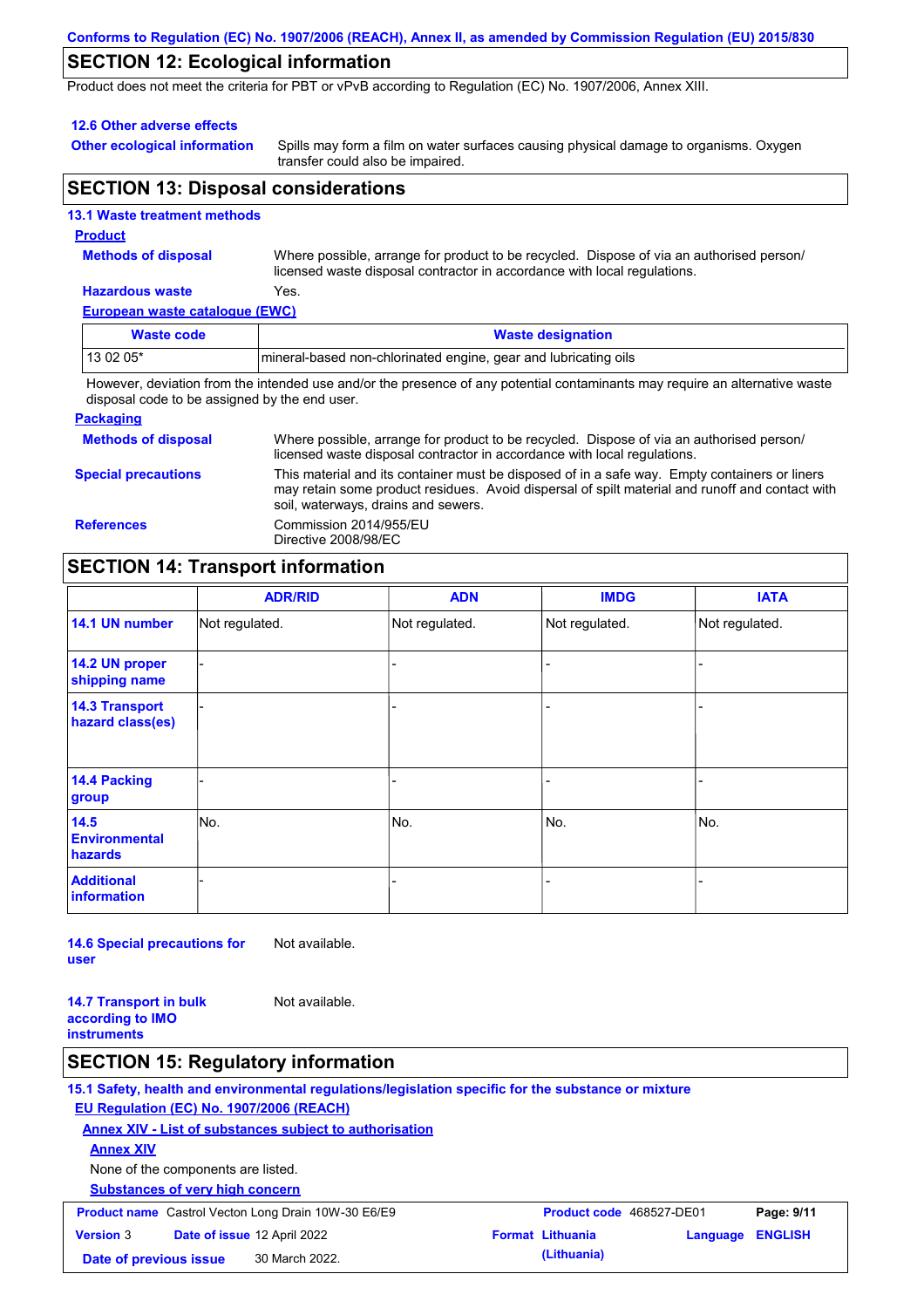# **SECTION 15: Regulatory information**

None of the components are listed.

**Other regulations REACH Status** The company, as identified in Section 1, sells this product in the EU in compliance with the current requirements of REACH. All components are listed or exempted. All components are listed or exempted. At least one component is not listed. All components are listed or exempted. All components are active or exempted. All components are listed or exempted. At least one component is not listed. **United States inventory (TSCA 8b) Australia inventory (AIIC) Canada inventory China inventory (IECSC) Japan inventory (CSCL) Korea inventory (KECI) Philippines inventory (PICCS) Taiwan Chemical Substances Inventory (TCSI)** All components are listed or exempted. **Ozone depleting substances (1005/2009/EU)** Not listed. **Prior Informed Consent (PIC) (649/2012/EU)** Not listed. **Seveso Directive** This product is not controlled under the Seveso Directive. **EU - Water framework directive - Priority substances** None of the components are listed. **EU Regulation (EC) No. 1907/2006 (REACH) Annex XVII - Restrictions on the manufacture, placing on the market and use of certain dangerous substances, mixtures and articles** Not applicable. **Persistent Organic Pollutants** Not listed.

| <b>15.2 Chemical safety</b> | A Chemical Safety Assessment has been carried out for one or more of the substances within  |
|-----------------------------|---------------------------------------------------------------------------------------------|
| assessment                  | this mixture. A Chemical Safety Assessment has not been carried out for the mixture itself. |

## **SECTION 16: Other information**

| <b>Abbreviations and acronyms</b>                          | ADN = European Provisions concerning the International Carriage of Dangerous Goods by<br>Inland Waterway                     |  |  |  |  |
|------------------------------------------------------------|------------------------------------------------------------------------------------------------------------------------------|--|--|--|--|
|                                                            | ADR = The European Agreement concerning the International Carriage of Dangerous Goods by                                     |  |  |  |  |
|                                                            | Road                                                                                                                         |  |  |  |  |
|                                                            | $ATE =$ Acute Toxicity Estimate                                                                                              |  |  |  |  |
|                                                            | <b>BCF</b> = Bioconcentration Factor                                                                                         |  |  |  |  |
|                                                            | CAS = Chemical Abstracts Service                                                                                             |  |  |  |  |
|                                                            | CLP = Classification, Labelling and Packaging Regulation [Regulation (EC) No. 1272/2008]<br>CSA = Chemical Safety Assessment |  |  |  |  |
|                                                            | CSR = Chemical Safety Report                                                                                                 |  |  |  |  |
|                                                            | DMEL = Derived Minimal Effect Level                                                                                          |  |  |  |  |
|                                                            | DNEL = Derived No Effect Level                                                                                               |  |  |  |  |
|                                                            | EINECS = European Inventory of Existing Commercial chemical Substances                                                       |  |  |  |  |
|                                                            | ES = Exposure Scenario                                                                                                       |  |  |  |  |
|                                                            | EUH statement = CLP-specific Hazard statement<br>EWC = European Waste Catalogue                                              |  |  |  |  |
|                                                            |                                                                                                                              |  |  |  |  |
|                                                            | GHS = Globally Harmonized System of Classification and Labelling of Chemicals                                                |  |  |  |  |
|                                                            | IATA = International Air Transport Association                                                                               |  |  |  |  |
|                                                            | <b>IBC</b> = Intermediate Bulk Container                                                                                     |  |  |  |  |
|                                                            | IMDG = International Maritime Dangerous Goods                                                                                |  |  |  |  |
|                                                            | LogPow = logarithm of the octanol/water partition coefficient                                                                |  |  |  |  |
|                                                            | MARPOL = International Convention for the Prevention of Pollution From Ships, 1973 as                                        |  |  |  |  |
|                                                            | modified by the Protocol of 1978. ("Marpol" = marine pollution)                                                              |  |  |  |  |
| <b>Product name</b> Castrol Vecton Long Drain 10W-30 E6/E9 | Page: 10/11<br><b>Product code</b> 468527-DE01                                                                               |  |  |  |  |
|                                                            | ---------                                                                                                                    |  |  |  |  |

| <b>Version 3</b>       | <b>Date of issue 12 April 2022</b> |                | <b>Format Lithuania</b> | Language ENGLISH |  |
|------------------------|------------------------------------|----------------|-------------------------|------------------|--|
| Date of previous issue |                                    | 30 March 2022. | (Lithuania)             |                  |  |